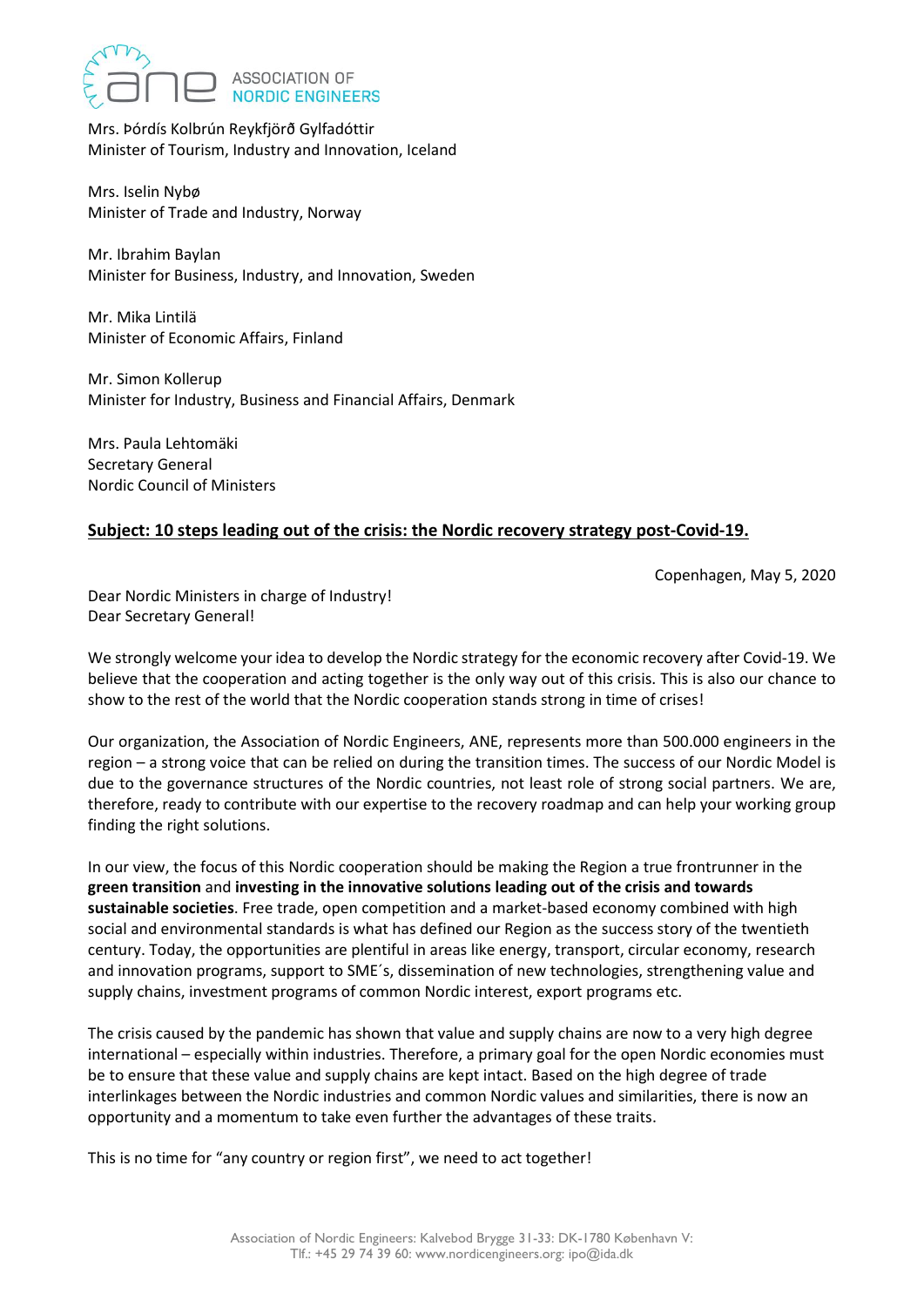## ASSOCIATION OF **NORDIC ENGINEERS**

## **ANE 10 steps leading out of the crisis:**

- 1) **Formulate a common vision for the green transition**: A marketing strategy is needed to showcase the Nordic societies and industries as frontrunners in the transition to climate neutrality. The strategy should focus on access to a well-qualified and flexible workforce, high standards of data security and ethics, testing of green products and services etc. The industries access to capital is low. Now is the time to invest in industries contributing to climate neutrality such as carbon capture and storage, sea wind and battery technology.
- 2) **Pursue a joint Nordic circular economy market:** Circular economy, especially material loop closing, would get huge benefits from larger markets than national scale. For example, the Nordic recovery strategy should include support to build joint Nordic collaboration platforms for sharing and managing circular economy relevant data to generate material markets, including designing products for reuse and recycling. Nordic region will be too small to design its own circular economy on an industrial scale. Therefore, the Nordics must also cooperate on influencing the European approach to circularity.
- 3) **Harmonise efforts for decarbonizing transport:** Together, the Nordic countries make for a reasonably sized market for decarbonized transport solutions. Heavy road transport, personal transport, maritime transport and aviation systems should all be planned in Nordic collaboration and find harmonized solutions. Pilots such as electrification of internal flights in Norway should be scaled up as a Nordic solution. Regarding digitalized solutions for advancing decarbonization of transport, solutions such as Nordics-wide platforms for electric vehicle charging services and public transportation services would also promote more sustainable local tourism within the Nordic region.
- 4) **Agree on coordinated approach for sector coupling with focus on electrification of everything:** Energy system optimization is easier and more efficient when done in a larger market and area. The Nordics need to be prepared for electrification of everything and the huge growth of electricity demand requiring strong transmission grids. A more coordinated approach and enhanced Nordic cooperation is needed for solutions for energy storage, Power-2X, CCS/U and other relevant sector coupling technologies.
- 5) **Ensure more coordination regarding cooperation on fossilfree industry**: All industry sectors are to prepare their climate neutrality roadmaps. The Swedish government has kicked off a collaboration project with different industrial sectors towards a "fossil free Sweden". In Norway, the Government's expert Committee on Green Competitiveness established work processes in close cooperation with the business community. Several industries (17) prepared roadmaps for green competitiveness that describe how greenhouse gas emissions can be cut to zero in 2050, while the industries at the same time can achieve increased value creation and new jobs. These examples should serve as inspiration to develop a collaborative exchange on a Nordic scale. This is also strongly linked to the step 4) - sector coupling and electrification.
- 6) **Invest in technical research**: The Nordic Governments must keep at least the same level of investments to R&D as before the Covid-19 crisis. Technical research should be also prioritised by the next NordForsk proposals to promote research and development at universities and companies, which in the past has demonstrated the ability to develop new technologies and solutions that are the foundation of the Nordic welfare model and the Nordic countries' financial success.
- 7) **Secure excellence in AI research**: The Nordic cooperation should strive for hosting more excellence centres, for example the Nordic countries should prioritise the research in AI and establish the Nordic lighthouse centre of AI research, innovation and expertise. This would be a great way of seizing an open opportunity outlined in the EU white paper on AI. In addition to this, and learning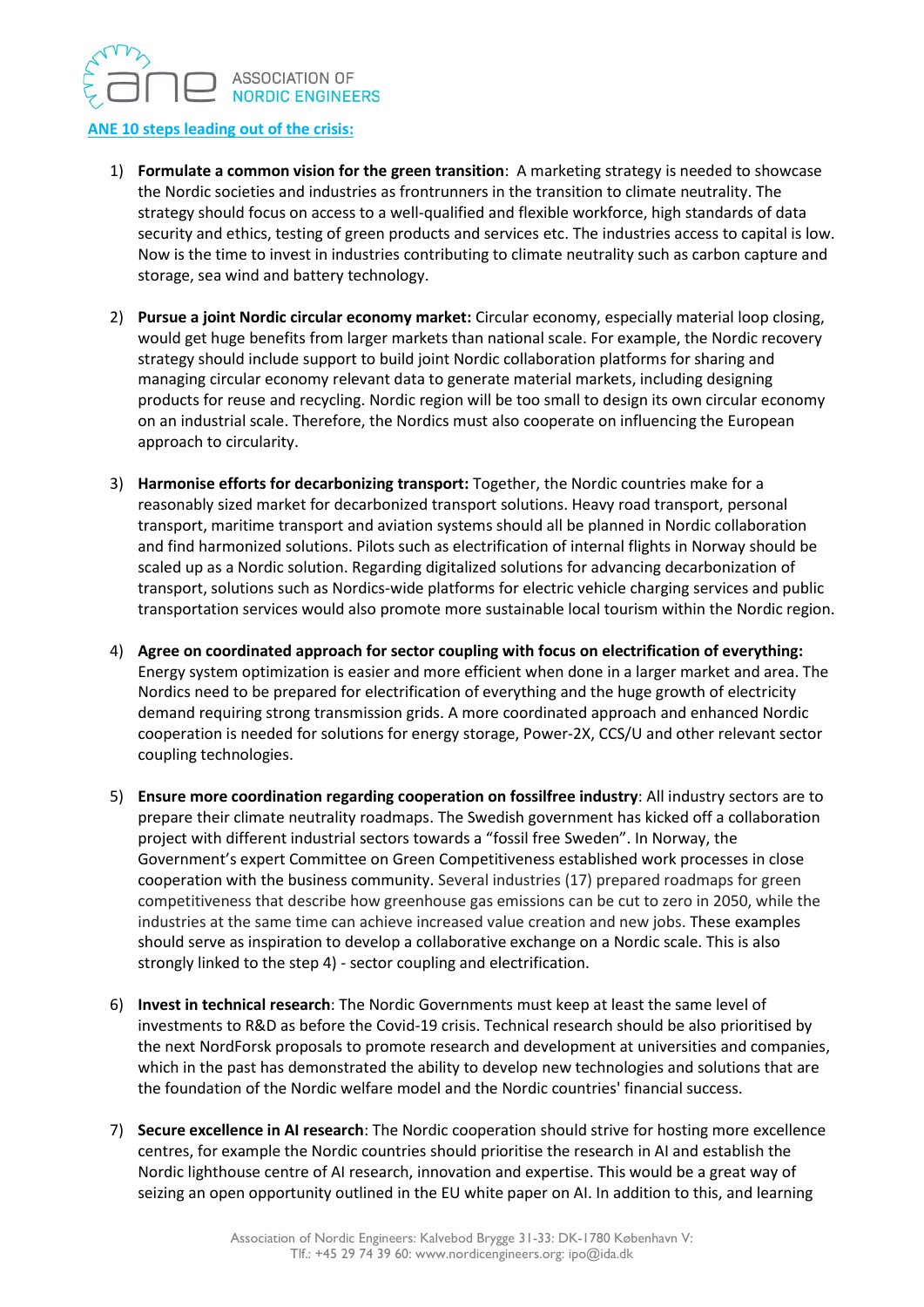## ASSOCIATION OF **NORDIC ENGINEERS**

from the Finnish example, the Nordic ministers should support initiatives towards establishing regulatory sandbox environments to test the use of AI technology in a real-world environment**.** Our researchers have a lot of experience in developing approaches to design and verify AI systems, and in terms of securing the trustworthy AI, those efforts should be further endorsed.

- 8) **Invest in human capital throughout career**: The transition to a sustainable society will require new skills within a wide range of areas and at all professional levels. Everyone should have the right to lifelong learning opportunities in order to acquire skills to remain in the employment and manage the transitions in the labour market, including highly educated professionals. Nordic governments should establish the Nordic Lifelong Learning Fund administrated by the Nordic Adult Learning Network. Another important priority should be enhancement of the role the Higher Education institutions must play in securing the provision of the lifelong learning courses. Our cooperation partner, the network of technical universities in the Nordic and Baltic countries, NORDTEK would be the relevant partner to have onboard in this process.
- 9) **Solidify efforts around privacy**: The discussion on stronger rules and ownership of data is becoming urgent in times when biometric technology and location data for contact tracking has been introduced as a temporary measure to fight Covid-19. The Nordic Region can benefit from joint efforts in coordinating different national approaches while introducing new technological tools. Furthermore, there should be developed a Nordic appeal instance with governmental oversight – an advisory body enabling individuals and organisations to address the technological advances' behaviour and decisions that they find potentially harmful.
- 10) **Secure digital autonomy**: Digitalisation of Nordic industries, preparedness for cybersecurity, fully exploiting AI technology<sup>1</sup>, attracting more talents, establishing tech hubs are the areas for the Nordic region to take a common stance on to diminish its reliance on global actors and unlock a significant value potential. Supply chains in the digital domain are highly international and interdependent. In the new geopolitical context, it is time to position the Region as a digital frontrunner.

Today, when our world is disrupted by pandemic and new technologies, when Europe is threatened by disintegration and when our ties with other continents are becoming more and more fragmented, a reinforced cooperation is the only solution to deal with global challenges. Therefore, we ask ministers to **re-establish the Single Market.** Firstly, the borders between the Nordic countries should be reopened. The Oresund bridge has demonstrated how infrastructure can deepen Nordic ties. To continue with, the Nordic countries should support its EU partners and defend the four freedoms of the Single market. The wellfunctioning Single market is key to our growth and welfare as many jobs are directly linked to the internal market. The Nordic region might be a net contributor to the EU budget, but it is a net gainer from the economic integration<sup>2</sup>. Therefore, it is an absolute priority to reestablish the Single Market and to secure that it functions even in times of crisis.The Nordics should push to deepen the internal market, promote trade agreements far and wide and support rules-based free trade and multilateral co-operation.

Moreover, **the Nordics should stand with the EU partners**. In the lack of global leadership, the Nordics can help the EU to take on this role. This requires that the level of fair play in the next budget is secured. The Nordics should wholeheartedly support the EU budget, and it should focus on areas vital for future across the EU. It is time to show our Nordic solidarity to the common EU project and getting out of the "Frugals" coalition! In addition, the Nordic countries must work on influencing the formulation and implementation

<sup>&</sup>lt;sup>1</sup> Existing AI domains can unlock USD 80 billion of value for Nordic businesses, corresponding to a 2 to 3 percentage point uplift in profit margins, according to McKinsey report: How AI will transform Nordic Business

<sup>&</sup>lt;sup>2</sup> To highlight Denmark as an example: In 2016 the net contribution of Denmark was 639 million euro but it is estimated that the internal market contributed to an increase of private consumption with 7,6 billion euro due to higher wages and an increase of GDP with more than 13 billion euro. Assessment made for The Danish Business Authority by Højbjerre Brauer Schultz.